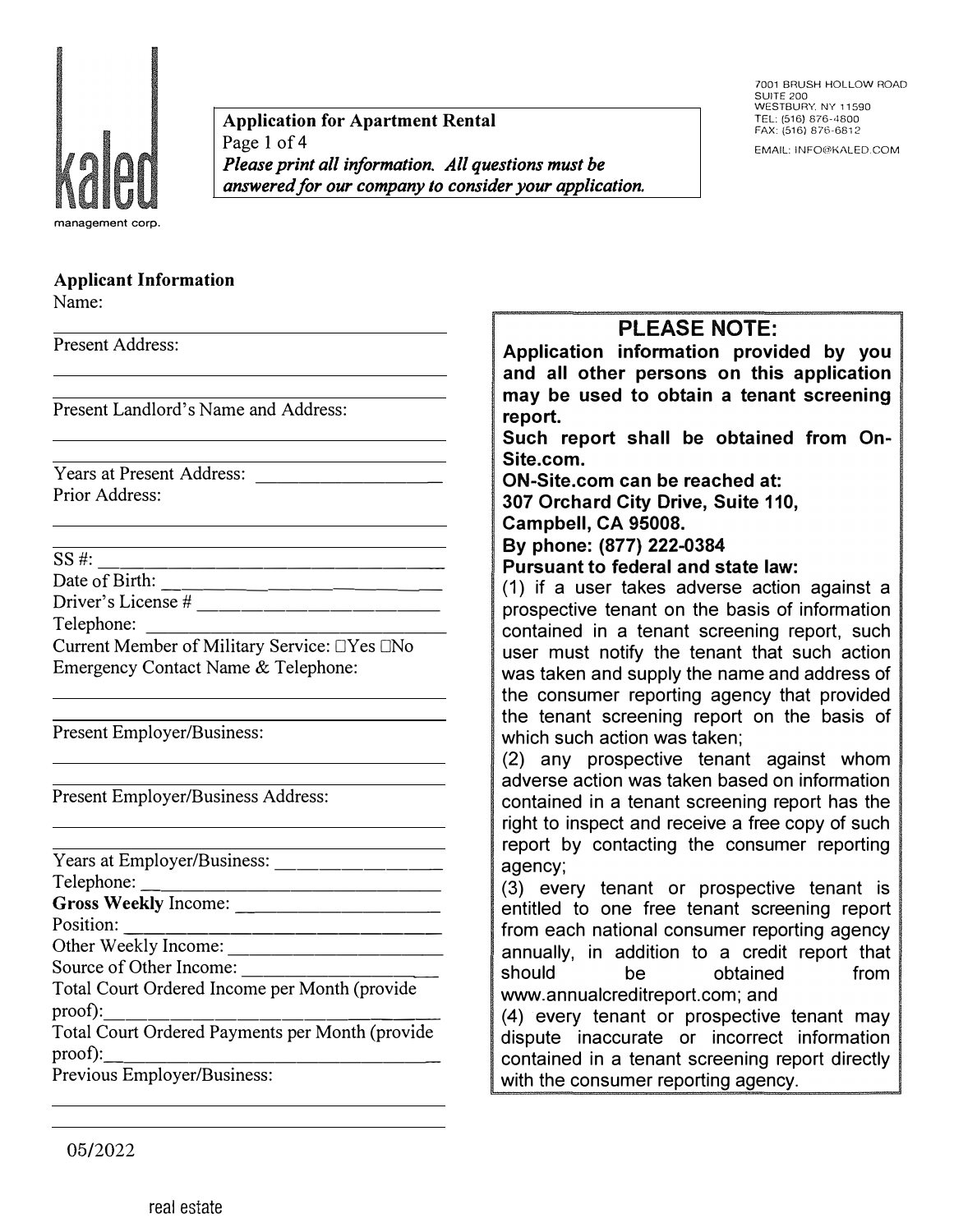| <b>Application for Apartment Rental</b><br>Page 2 of 4                                                                                                                                                                                                    |                                                                                                                                  |                                          |  |  |  |  |
|-----------------------------------------------------------------------------------------------------------------------------------------------------------------------------------------------------------------------------------------------------------|----------------------------------------------------------------------------------------------------------------------------------|------------------------------------------|--|--|--|--|
| Previous Employer/Business Address:                                                                                                                                                                                                                       |                                                                                                                                  |                                          |  |  |  |  |
|                                                                                                                                                                                                                                                           |                                                                                                                                  |                                          |  |  |  |  |
| Telephone:                                                                                                                                                                                                                                                |                                                                                                                                  |                                          |  |  |  |  |
| Bank Account $\#$ $\qquad \qquad$ Amount: $\qquad \qquad$ Amount:                                                                                                                                                                                         |                                                                                                                                  |                                          |  |  |  |  |
| Bank Name & Location:                                                                                                                                                                                                                                     |                                                                                                                                  |                                          |  |  |  |  |
|                                                                                                                                                                                                                                                           | Total of Outstanding Loans: Total Monthly Loan Payment: Note that Contains the Counter of Counter of Total Monthly Loan Payment: |                                          |  |  |  |  |
| Name & Address of Creditor(s):                                                                                                                                                                                                                            |                                                                                                                                  |                                          |  |  |  |  |
| Loan Account Numbers:                                                                                                                                                                                                                                     |                                                                                                                                  |                                          |  |  |  |  |
|                                                                                                                                                                                                                                                           |                                                                                                                                  |                                          |  |  |  |  |
| <b>Co-Tenant/Guarantor Information</b>                                                                                                                                                                                                                    |                                                                                                                                  |                                          |  |  |  |  |
| Present Address: Vears at Present Address: Telephone: Telephone:                                                                                                                                                                                          |                                                                                                                                  |                                          |  |  |  |  |
|                                                                                                                                                                                                                                                           |                                                                                                                                  |                                          |  |  |  |  |
|                                                                                                                                                                                                                                                           | $SS #:$ Date of Birth:                                                                                                           |                                          |  |  |  |  |
|                                                                                                                                                                                                                                                           |                                                                                                                                  |                                          |  |  |  |  |
| Relationship to Applicant: $\Box$ Co-occupant without independent rights $\Box$ Co-Tenant $\Box$ Guarantor                                                                                                                                                |                                                                                                                                  |                                          |  |  |  |  |
| Emergency Contact Name and Telephone: 2008 2010 2010 2021 2022 2023 2024 2022 2023 2024 2022 2023 2024 2022 20                                                                                                                                            |                                                                                                                                  |                                          |  |  |  |  |
|                                                                                                                                                                                                                                                           |                                                                                                                                  |                                          |  |  |  |  |
|                                                                                                                                                                                                                                                           |                                                                                                                                  |                                          |  |  |  |  |
|                                                                                                                                                                                                                                                           |                                                                                                                                  |                                          |  |  |  |  |
|                                                                                                                                                                                                                                                           |                                                                                                                                  |                                          |  |  |  |  |
|                                                                                                                                                                                                                                                           |                                                                                                                                  |                                          |  |  |  |  |
|                                                                                                                                                                                                                                                           |                                                                                                                                  |                                          |  |  |  |  |
|                                                                                                                                                                                                                                                           |                                                                                                                                  |                                          |  |  |  |  |
|                                                                                                                                                                                                                                                           |                                                                                                                                  |                                          |  |  |  |  |
| Others to Reside in Apartment (Do not furnish ages of adults.)                                                                                                                                                                                            |                                                                                                                                  |                                          |  |  |  |  |
| Name                                                                                                                                                                                                                                                      | Age                                                                                                                              | Relationship to tenant or other occupant |  |  |  |  |
|                                                                                                                                                                                                                                                           |                                                                                                                                  |                                          |  |  |  |  |
|                                                                                                                                                                                                                                                           |                                                                                                                                  |                                          |  |  |  |  |
|                                                                                                                                                                                                                                                           |                                                                                                                                  |                                          |  |  |  |  |
|                                                                                                                                                                                                                                                           |                                                                                                                                  |                                          |  |  |  |  |
|                                                                                                                                                                                                                                                           |                                                                                                                                  |                                          |  |  |  |  |
|                                                                                                                                                                                                                                                           |                                                                                                                                  |                                          |  |  |  |  |
|                                                                                                                                                                                                                                                           |                                                                                                                                  |                                          |  |  |  |  |
| Applicant acknowledges that they have been advised that NO PETS are allowed on the premises under any<br>circumstances. Applicant initial _______________ Co-Applicant initial __________                                                                 |                                                                                                                                  |                                          |  |  |  |  |
| Apartment Information<br>Address and Apartment Being Applied for:<br>experience and the state of the state of the state of the state of the state of the state of the state of the state of the state of the state of the state of the state of the state |                                                                                                                                  |                                          |  |  |  |  |
|                                                                                                                                                                                                                                                           |                                                                                                                                  |                                          |  |  |  |  |
|                                                                                                                                                                                                                                                           |                                                                                                                                  |                                          |  |  |  |  |
| 07.15.19                                                                                                                                                                                                                                                  |                                                                                                                                  |                                          |  |  |  |  |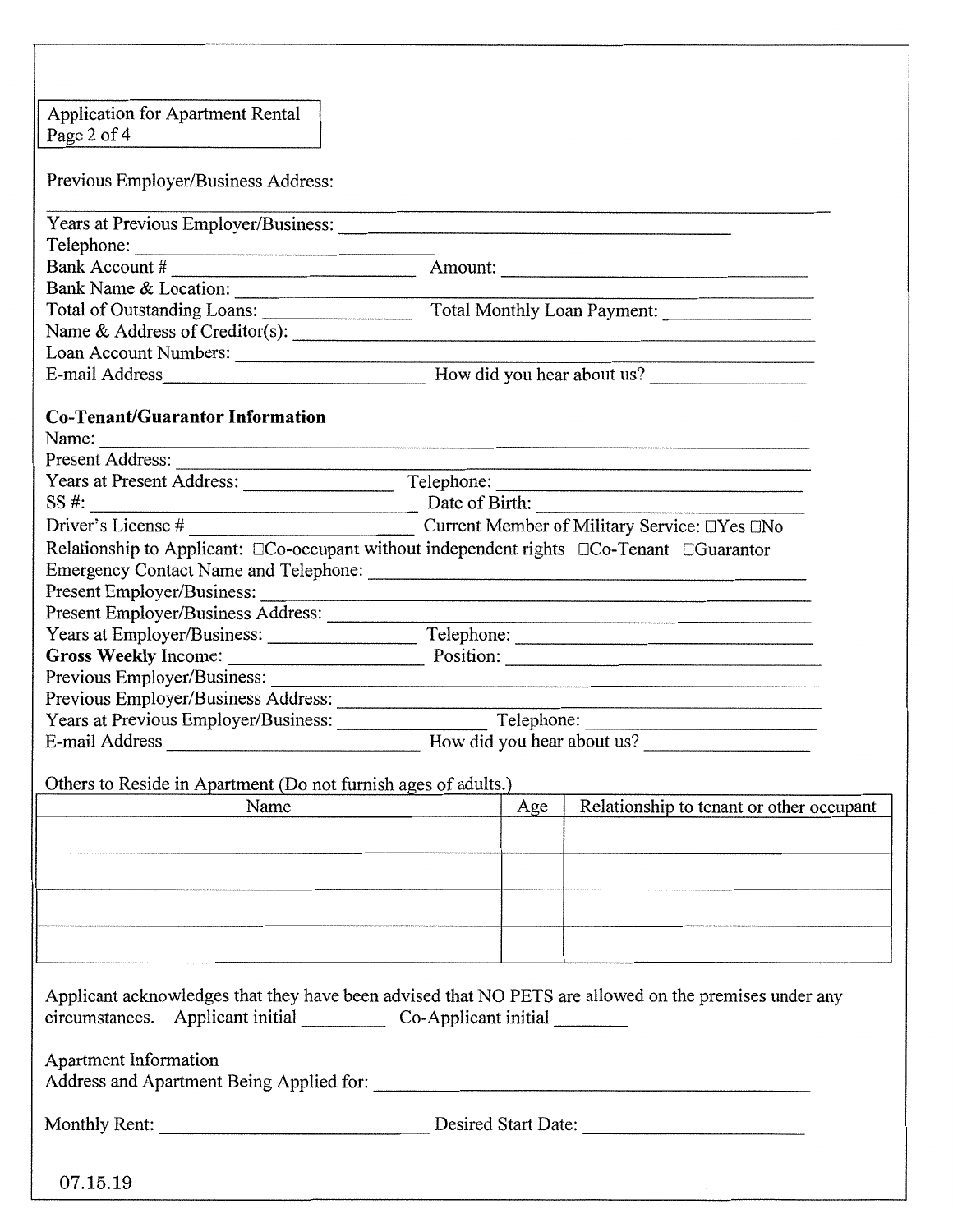## **Additional Information Needed to Process This Application:**

Please provide copies of the following items and attach to this application. All applications must include Copy of Driver's License/ID and Social Security Card. Failure to provide all information requested will result in immediate denial of application and forfeit of application fees.

- A. If you work for a company:
	- □ Employment letter on employer's letterhead verifying: Length of employment Annual income for past two years
	- $\Box$  Four consecutive pay stubs not older than 30 days
	- $\Box$  Copy of your *complete* Federal Income Tax Return (including all schedules, W2, & 1099 forms)
	- $\Box$  3 consecutive most recent *complete* bank statements (NO SCREENSHOTS)
	- $\Box$  Cancelled rent checks for the past 4 months
- B. If you are self employed or commission based:
	- $\Box$  Letter from your accountant verifying: Length of employment, type of business Annual income for past two years
	- $\Box$  Copy of your *complete* Federal Income Tax Return for the past 3 years (including all schedules, W2 & 1099 forms)
	- $\Box$  3 consecutive most recent *complete* bank statements (NO SCREENSHOTS)
	- $\Box$  Cancelled rent checks for the past 4 months
- C. Guarantor Requirements: All items listed in A or B above, as applicable

Applicants' additional comments, if any:

Office use: